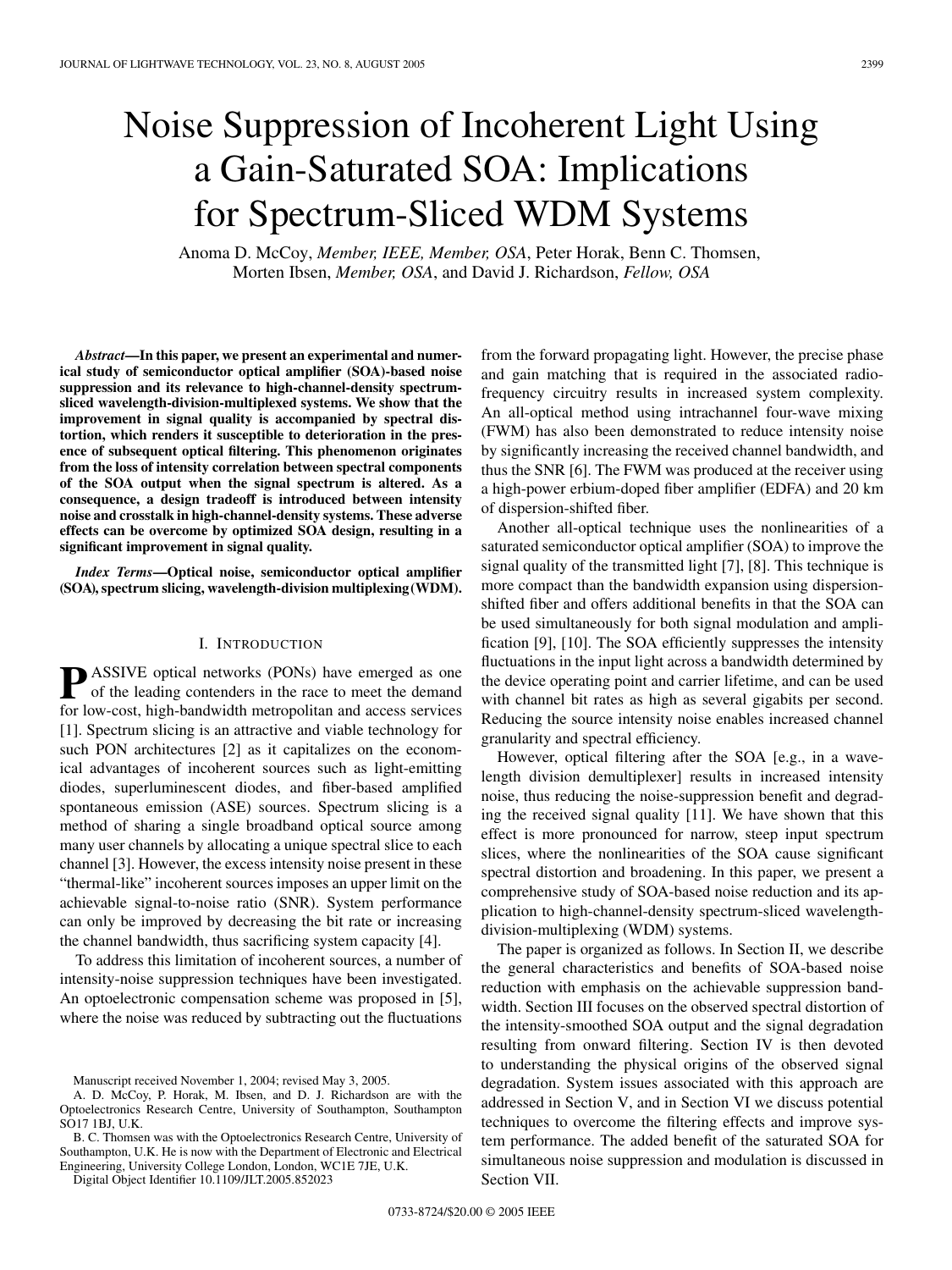

Fig. 1. Block diagram of single-channel spectrum-sliced system incorporating a saturated SOA for intensity-noise reduction.



Fig. 2. Eye quality (a) before and (b) after SOA-based noise reduction for a 0.24-nm input spectrum slice at a bit rate of 2.5 Gb/s.

# II. CHARACTERISTICS OF THE NOISE-SUPPRESSION PROCESS

Excess photon noise present in thermal-like incoherent light [12] imposes an upper limit on the achievable system performance in techniques employing incoherent sources. The noise power scales with the square of the detected optical intensity and, thus, the SNR cannot be improved by increasing the signal power [13]. The noise also depends on the shape and width of the input spectrum slice; it decreases with increasing spectral width [14]. Studies have shown that this intensity noise can be significantly reduced by introducing a saturated SOA at the transmitter before modulation [8], [15] (block diagram shown in Fig. 1). A representative example of the achievable performance improvement is presented in Fig. 2, which shows eye diagrams with and without noise reduction at a bit rate of 2.5 Gb/s. The simplicity and effectiveness of this technique makes it an attractive option for intensity-noise suppression of incoherent light.

To obtain maximum benefit, it is essential to understand the characteristics of the noise-suppression process. In this section, we discuss factors that control the noise mitigation offered by the SOA and examine their influence on the suppression bandwidth. The characterizations presented are based on the following experimental setup and procedure.

A polarized ASE source is spectrally sliced using a 0.24-nm (30 GHz) 3-dB-bandwidth fiber Bragg grating (FBG). (Note that all filters used in this paper are specified in terms of their 3-dB bandwidth.) An EDFA is inserted after the FBG in order to ensure sufficient input power to saturate the SOA. The EDFA can be treated as being part of the ASE source and does not alter the thermal-like statistics of the light (as seen in the following discussions). The input power and polarization to the SOA are then optimized using a variable attenuator and polarization controller, respectively. The noise is characterized in terms of relative intensity noise (RIN), a figure of merit that directly quantifies the level of intensity noise of the continuous-wave (CW) signal. Single-frequency RIN measurements were performed at 100 MHz, using a 125-MHz low-noise photodetector and an electrical spectrum analyzer. RIN spectra were measured using a 22-GHz-bandwidth Agilent lightwave analyzer.



Fig. 3. RIN spectra for two different commercial SOAs. Input slice bandwidth is 0.24 nm.



Fig. 4. SOA output RIN as a function of the amplifier drive current and input power. SOA input RIN for the 0.24-nm spectrum slice is −105.1 dB/Hz.

We first consider the noise power spectral density (PSD) before and after noise suppression for two different SOAs, over a 125-kHz to 10-GHz range (Fig. 3). The amplifiers are conventional bulk devices from Alcatel and JDS Uniphase, respectively. Although the SOAs are operated at approximately the same level of gain, the Alcatel SOA gives  $\sim$  7 dB greater suppression at low frequencies. This measurement qualitatively illustrates the dependence of the noise-suppression process on SOA device parameters.

We focus now on the noise suppression offered by a single SOA; unless otherwise specified, results presented in this paper are for the Alcatel SOA. As discussed in [15], the extent of the achievable noise suppression is influenced by the operating point of the amplifier. To ensure optimum performance for our experiments, this dependence is measured as a function of amplifier drive current and input power. We see from Fig. 4 that the RIN suppression does not improve appreciably for drive currents and input-power levels greater than 150 mA and  $+5$  dBm, respectively. However, high input power reduces the amplification benefit of the SOA, potentially resulting in increased cost and system complexity.

The suppression bandwidth also depends on the SOA device parameters and operating point. As discussed in [16], the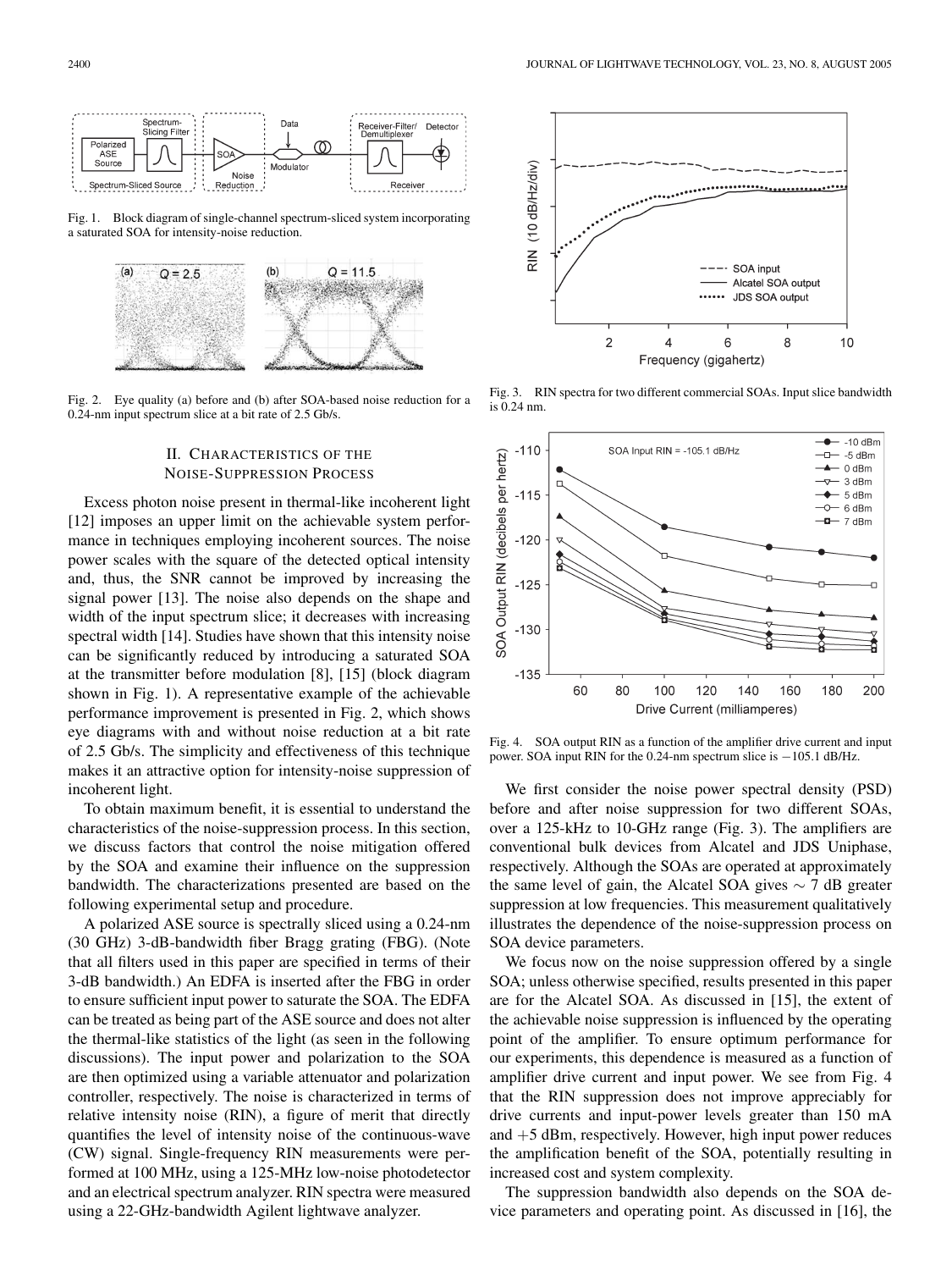

Fig. 5. Noise-suppression bandwidth as a function of (a) the drive current while the input power is fixed at +5 dBm and (b) the input power while the drive current is fixed at 200 mA.



Fig. 6. Noise-suppression bandwidth as a function of the number of cascaded SOAs.

nonlinear gain dynamics of the SOA produce a dip in the noise PSD near dc, which is clearly visible in Fig. 3. This is in contrast with thermal-like light, which has an essentially white noise spectrum. The achievable suppression bandwidth directly determines the maximum bit rate and is therefore a critical parameter in any noise-compensation technique. For the purpose of these characterizations, the noise-suppression bandwidth is defined as the frequency at the half-power point from the maximum value of the noise-spectrum curve within the 10-GHz bandwidth.

We investigated the dependence of the noise-suppression bandwidth on the device operating point by measuring the SOA output RIN spectra as a function of input power and drive current. In the first instance, we vary the SOA drive current while the input power is held constant at  $+5$  dBm. In the second characterization, we vary the SOA input power while the drive current is fixed at 200 mA. The 3-dB suppression bandwidth is then determined for each measurement and is shown in Fig. 5. In Fig. 5(a), we see that as the drive current was varied from 50 to 200 mA, the bandwidth improved from  $\sim 1$  to  $\sim$  4 GHz. At fixed drive current [Fig. 5(b)], the bandwidth increased from ∼ 2.6 to ∼ 4.2 GHz as the input power was varied from  $-10$  to  $+7$  dBm. It is clear from these results that the SOA offers appreciable suppression, even at relatively low saturation levels.

The noise-suppression bandwidth can also be improved by cascading SOAs in series as discussed in [17], and we examined



Fig. 7. Spectral broadening of the SOA output for two filter shapes, both with  $\sim$  0.24-nm bandwidths.

the effectiveness of this approach using a five-stage SOA arrangement. All five JDS amplifiers used in this experiment were operated at the same gain-compression level  $(+5$  dBm input power, 450 mA drive current) and the SOA output RIN spectrum was measured for each additional amplifier stage. Fig. 6 shows the suppression bandwidth as a function of the number of SOAs. With a five-stage SOA cascade, we are able to achieve a suppression bandwidth of 12 GHz, a factor of four improvement over the single stage JDS SOA bandwidth of  $\sim$  3 GHz. These results are not directly comparable with a single-stage SOA with the same total device length, due to the additional attenuators and polarization controllers between each amplifier. The added ASE would also be reduced in the single-amplifier arrangement. However as seen from our results, conventional single-stage SOAs still offer substantial noise mitigation for bandwidths relevant to metro and access applications.

#### III. SPECTRAL DISTORTION AND POST-SOA FILTERING

From a spectrum slicing point of view, the gain-saturated SOA offers an elegant solution to increase the spectral efficiency of the intensity-noise-limited system. However, closely spaced narrow transmitter and receiver filters are required to realize high channel counts. Our experiments have shown that spectral broadening introduced by the SOA is very pronounced for narrow-input spectral slices with steep roll-off. We illustrate this in Fig. 7, which shows the SOA spectral response to two filters of approximately the same 3-dB bandwidth ( $\sim$  0.24 nm), but with differing spectral shapes. It is clear that the steep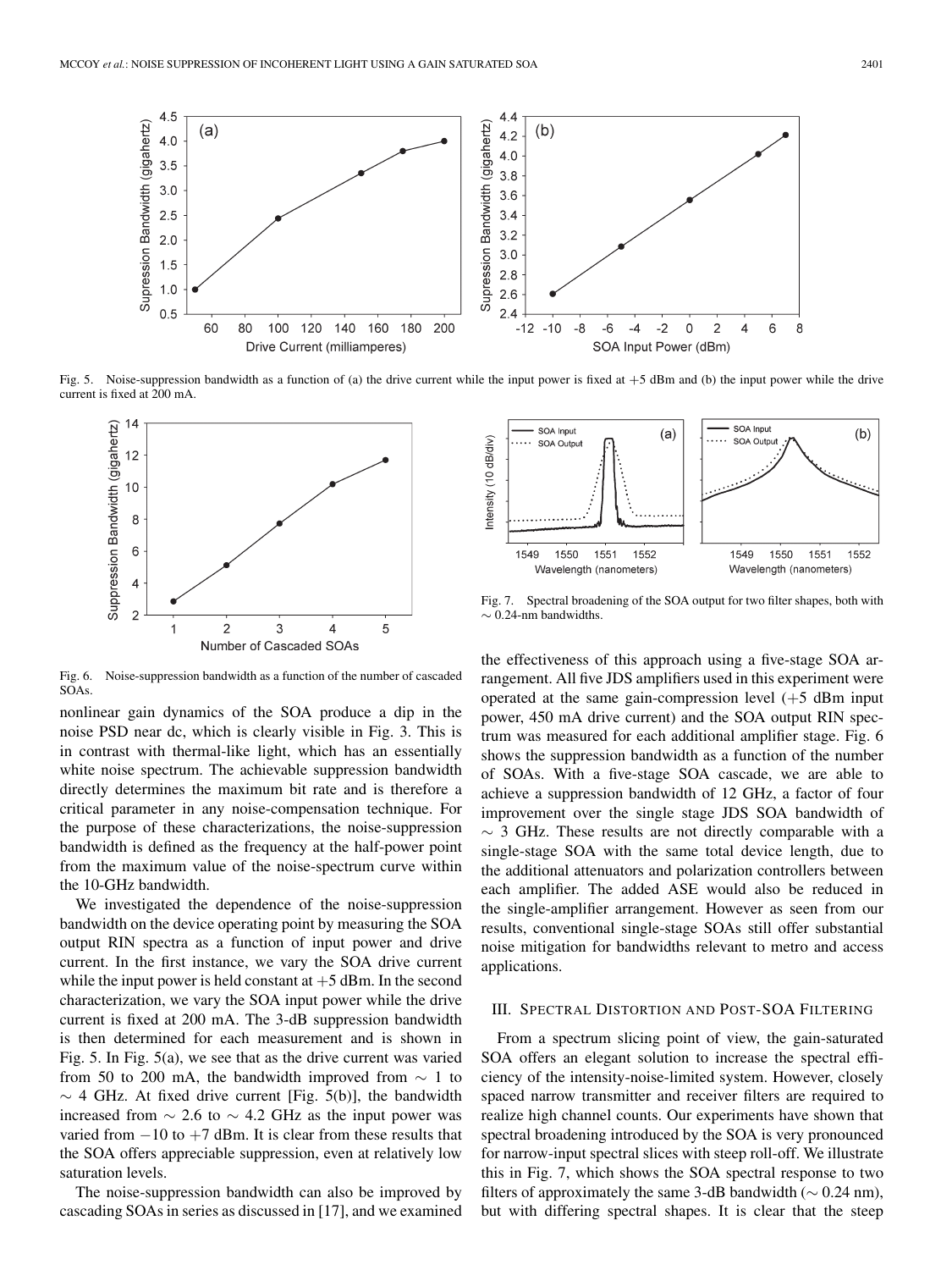

Fig. 8. Spectra before and after the saturated SOA for 0.05-, 0.24-, 1.0-, and 1.3-nm spectrum slicing (FBG filters).

spectrum slice in Fig. 7(a), which has higher intensity noise, incurs significant spectral distortion. We have further shown that filtering this broadened output degrades the signal quality [11], counteracting the benefit offered by the saturated amplifier.

A numerical model was developed to better understand the observed spectral distortion and filtering effects; the nonlinear behavior of the saturated SOA was modeled using the field  $E(z, t)$  and carrier density  $N(z, t)$  equations [18]:

$$
\frac{\partial E}{\partial z} + \frac{1}{v_g} \frac{\partial E}{\partial t} = \frac{\Gamma}{2} (1 - i\alpha) g(N) E - \frac{\alpha_{\text{int}}}{2} E \tag{1}
$$

$$
\frac{\partial N}{\partial t} = \frac{I}{qV} - \frac{N}{\tau} - \frac{\Gamma}{\hbar \omega_o} g(N) |E|^2.
$$
 (2)

Here,  $v_{\rm g}$  is the group velocity,  $\Gamma$  the mode confinement,  $\alpha$  the linewidth-enhancement factor,  $g(N)$  the gain coefficient,  $\alpha_{\text{int}}$ the internal loss,  $I$  the injected current,  $q$  the electronic charge, V the active layer volume of the device,  $\tau$  the spontaneous carrier lifetime, and  $\omega_o$  the input center frequency. Although the noise reduction can be modeled by the intensity and carrierdensity rate equations alone [15], the field equation is required to predict the spectral properties of the SOA output [19], including the effects of post-SOA filtering.

In our simulations, the spectrum-sliced input field is modeled using thermal light statistics. The amplifier is divided into short segments, where the length of each segment is small relative to the spatial variations of the input intensity. The rate equations are solved on this spatial grid using an ordinary differentialequation solver that calculates the field at the device output,  $E(t, z = L).$ 

We first consider the spectral-broadening effects introduced by the SOA for varying input bandwidths. As seen in Fig. 8, the numerical model accurately predicts the output spectra, clearly showing the broadening and distortion observed in the experimental measurements. Note that the ASE floor added by the SOA (less than  $\sim$  35 dB down from the main lobe) is not incorporated into the model. Good agreement between simulation and experiment indicate that this approximation is valid in most cases for the high signal strengths considered in this study. Some consequences of ignoring ASE are discussed in Section IV, and also in [20] and [21].

The broadening at the SOA output is caused by phasemodulation-induced chirp [18] and intrachannel FWM. The relative efficiencies of the two processes depend on the input slice bandwidth; wider slices generate more FWM products, while the chirp is more pronounced in the narrower spectral slices where the larger intensity fluctuations produce greater phase noise [19]. The phase modulation also has the effect of shifting the peak power toward longer wavelengths as the light travels through the amplifier [18]. This red shift is clearly visible in Fig. 8.

As stated previously, spectral filtering of this intensity smoothed output results in increased intensity noise, and thus reduced system performance. This is illustrated in Fig. 9 using single-channel (Fig. 1) Q measurements at 2.5 Gb/s. A  $LiNbO<sub>3</sub>$  electrooptic modulator (EOM) was used in these measurements, and Q measurements were performed using a sampling oscilloscope with a 2.5-Gb/s optimized receiver module. Three different receiver filters of bandwidths 1.3, 0.7, and 0.24 nm (same shape and bandwidth as input slice) were used for this experiment. The system performance with no SOA-based noise reduction is also shown for comparison. The corresponding spectra at the detector input are given in Fig. 10. The intensity-noise floor of the unfiltered SOA output occurs at  $Q \approx 11.5$ . However, using a steep 1.3-nm receiver filter increased this floor to  $Q \approx 10.2$ . Although the signal degradation is noticeable here, the absolute measurement is low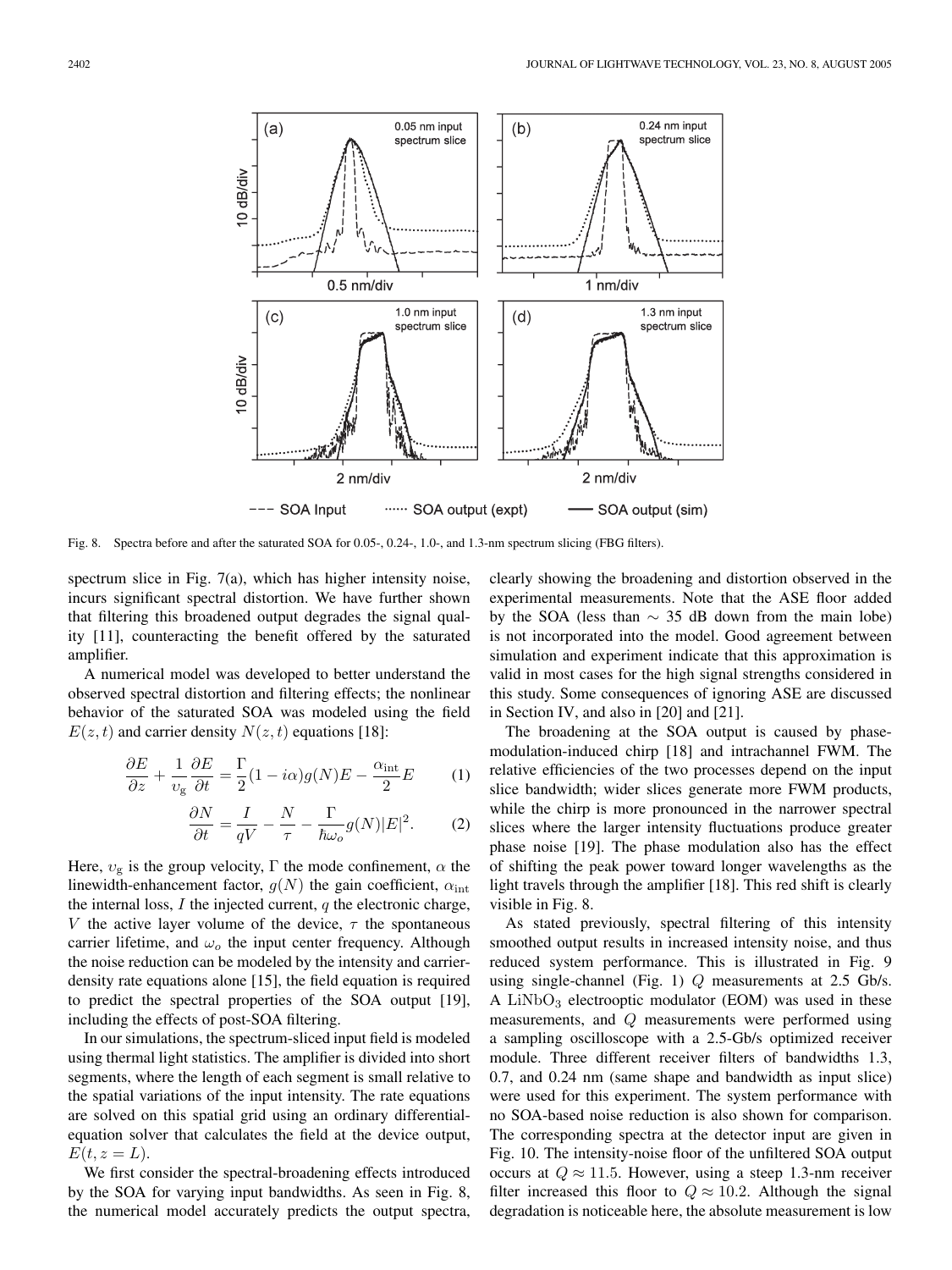

Fig. 9. Single-channel Q measurements at 2.5 Gb/s as a function of power and receiver filtering. Q decreases with decreasing filter bandwidth. The input spectral slice is the 0.24-nm filter shown in Fig. 7(a).



Fig. 10. Detector input spectrum (system output) for single channel only. Inset shows the receiver-filter transfer functions.

enough to be unnoticed in a routine bit-error-rate measurement. However, the narrower receiver filters (0.7 and 0.24 nm) introduce significant system penalty.

We also measured the RIN of the post-SOA-filtered signal as a function of receiver filter bandwidth (Fig. 11), obtaining excellent agreement between experimental and simulation results. The figure also shows the SOA output RIN for the equivalent thermal-light spectrum (squares), calculated numerically using [14],

$$
RIN = A \int_{-\infty}^{\infty} \psi \left( x + \frac{f}{2} \right) \psi \left( x - \frac{f}{2} \right) dx.
$$
 (3)

Here,  $\psi(x)$  is the optical PSD, f is the electrical frequency  $(100 \text{ MHz was used for our measurements}),$  and A is a constant that takes into account the optical-power-to-current conversion factor of the detector. Using (3), we are able to predict the RIN for an arbitrarily shaped incoherent light spectrum. The results show that, unlike thermal light, the intensity-smoothed output exhibits a pronounced increase in noise as the filter



Fig. 11. Measured  $(•)$  and predicted  $(○)$  SOA output RIN for varying receiver filters. Simulation results include detector floor. SOA output RIN predicted from received spectra, using a thermal-light model, is also shown  $(\Box)$ . Receiver-filter spectra are as shown in Fig. 10 inset.



Fig. 12. Experimental setup to investigate the intensity correlation between different spectral components in the SOA input and output light. pc: Polarization controller. DL: Delay line.

bandwidth is reduced, suggesting a deviation from the statistics of incoherent light. This observed noise increase relates directly to the extent of the spectral filtering.

## IV. ORIGIN OF POST-SOA FILTERING EFFECTS

To understand the origins of the noise increase, it is important to appreciate the physical mechanisms underpinning the noisesuppression process. As suggested in [22], the nonlinearities that occur within the gain-saturated SOA cause interactions between the various spectral components present in the amplifier; this includes the original input signal, new frequencies generated by the nonlinear processes, and added ASE. We investigate the impact of these interactions on the statistical properties of the intensity-smoothed light by measuring the correlation between the intensity fluctuations of the different spectral components in the SOA output. Our experimental procedure is as follows.

Spectrum-sliced light of bandwidth 0.5 nm was launched into the saturated amplifier, and after amplification and intensity smoothing, the signal was split into two paths as shown in Fig. 12. Both paths contain 0.24-nm filters (filters A and B) that were used to slice the SOA output spectrum. The center wavelength of filter A was held fixed, while filter B was tuned across the SOA output spectrum; this is illustrated in Fig. 13. A delay line was used to match the path lengths of the two branches, and the powers of paths A and B were balanced for the zerooffset position of filter B. The signals were then detected by an 800-MHz balanced differential receiver and viewed on a highspeed sampling oscilloscope. The histogram function of the scope was used to measure the standard deviation of the fluctuations in the intensity difference between the two signal paths, as well as the standard deviation of the intensity noise in each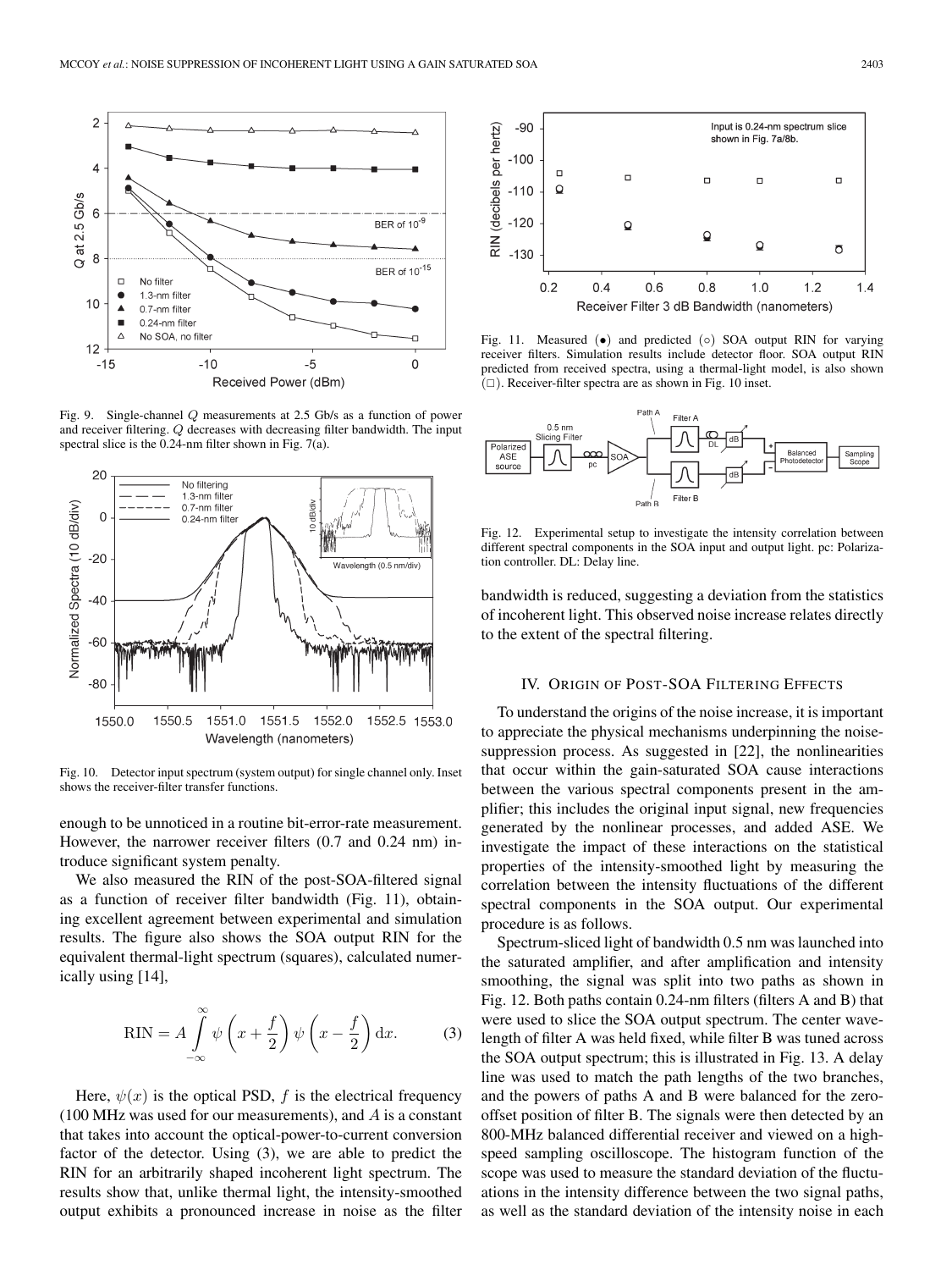

Fig. 13. Spectra of input slice (dash-dot line), SOA output (solid line), filter A (short dashes), and filter B (dotted line) for an offset of −0.2 nm.

path individually (using the shutters of the attenuators). These measurements were repeated while the center wavelength of filter B was scanned across the SOA output bandwidth.

The covariance of the intensity in the two frequency segments is then calculated using the well-known relation var $(A B$ ) = var $(A)$  + var $(B)$  – 2cov $(A, B)$  [23], where var $(A)$  and  $var(B)$  represent the intensity variance of the signals in paths A and B, respectively, and  $cov(A, B)$  is the covariance of the intensity in the two frequency segments. The correlation coefficient

$$
\rho = \frac{\text{cov}(A, B)}{\sqrt{\text{var}(A)\text{var}(B)}}\tag{4}
$$

is then calculated, to compensate for the change in power as filter B is tuned across the SOA output spectrum. The correlation coefficients calculated from the measured data for both the SOA input (thermal light) and output are shown in Fig. 14, along with simulation results. The thermal-light measurements were obtained by removing the SOA from the experimental setup shown in Fig. 12. Filter B was tuned from  $-0.4$  nm to  $+0.3$  nm, relative to the center wavelength of filter A. Note that due to limitations in available filters, filter A is not aligned to the center of the input slice. For thermal light [Fig.  $14(a)$ ], we see that the correlation coefficient approaches zero as filter B is detuned from filter A. The correlation observed at small detunings is due to the spectral overlap between the filters, and as expected, when the bands are disjoint, the correlation is negligible.

In comparison, Fig. 14(b) clearly shows negative intensity correlations between the different spectral components of the SOA output. These anticorrelations exist both within the original signal bandwidth ( $\rho < 0$  at  $-0.2$  nm offset) and between the new frequency components generated by the nonlinearities of the SOA. For filter detunings of  $\pm 0.1$ , this effect is partially masked by the significant overlap of the filters. These results confirm the nonthermal properties of the SOA output light and substantiate our understanding of the origins of post-SOA filtering.

When the amplifier is saturated, the device gain is inversely proportional to the input intensity, and thus acts to compress



Fig. 14. Correlation coefficient  $\rho$  of (a) the spectrum-sliced input light and (b) the SOA output light, as a function of filter B offset.

any intensity fluctuations present in the input light. This gain compression is approximately uniform across the entire gain bandwidth [24]. The fluctuations of an individual frequency component inversely modulate the gain across the amplifier bandwidth, and this gain modulation is, in turn, imprinted onto the other spectral components propagating through the amplifier. This results in the observed anticorrelation between the different spectral components present in the SOA output light. The superposition of these anticorrelated noise components then yields reduced fluctuations in the total output intensity. Optical filtering after the SOA removes frequency components that contribute to the total noise suppression, thus compromising the added benefit of the technique.

As the noise suppression depends on the correlation between the spectral components of the SOA output, we would further expect that a phase decorrelation of the various optical frequencies would also lead to RIN degradation. To investigate this, we measured the RIN at the SOA output for varying fiber lengths, i.e., varying levels of dispersion. Our results are shown in Fig. 15. Also shown is the system-output RIN for the spectrum slice without noise suppression, which as expected, is unaffected by dispersion. However, the RIN of the SOA output light clearly degrades with increasing dispersion. This effect becomes observable as the introduced group delay approaches the period of the suppressed noise fluctuations.

At very low levels of dispersion, the measured SOA output RIN exhibits a steeper rise than the corresponding calculated values. We also observed that adding a 5-nm ASE blocking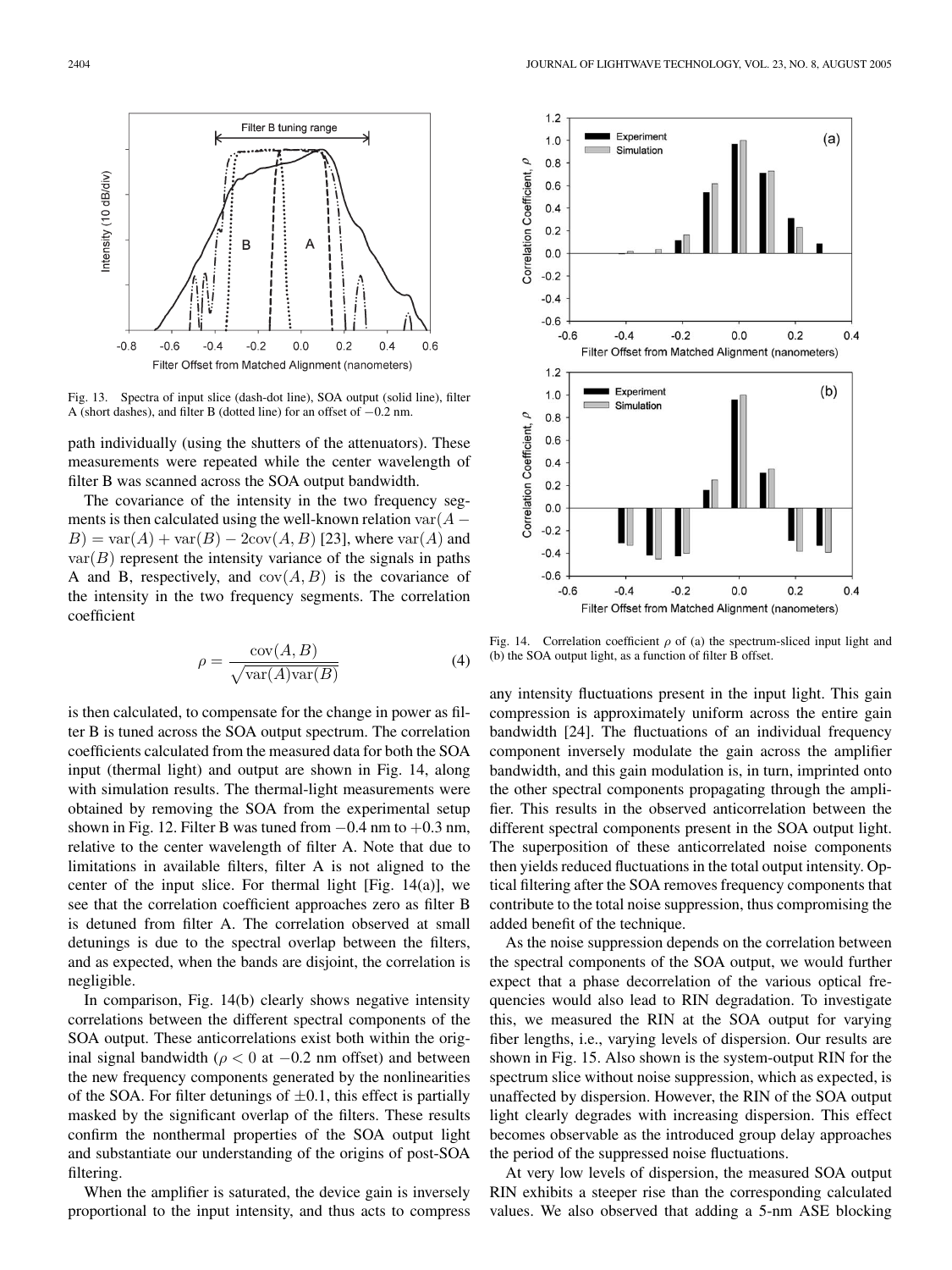

Fig. 15. RIN versus dispersion: Measured SOA input  $(\square)$  and SOA output RIN ( $\bullet$ ), predicted SOA output RIN (...) and measured SOA output RIN with ASE blocking filter  $(\triangle)$ . Inset shows SOA output RIN for dispersion values ranging from 0 to 500 ps/nm; caption is as above.

filter at the SOA output removes this trend. This suggests that the discrepancy is caused by the absence of amplifier noise in the simulations, supporting the previous suggestions that ASE participates in the nonlinear noise-suppression process. Due to its wide bandwidth, the ASE rapidly loses correlation with increasing dispersion. This eliminates the ASE contribution to the noise suppression, as seen from the good agreement between experiment and simulation at higher levels of dispersion. We have also confirmed that the dispersion-induced signal degradation can be overcome by employing dispersion compensation.

## V. SYSTEM IMPLICATIONS

The spectral broadening of the channel bandwidth at the SOA output and the deleterious effects of onward filtering give rise to a tradeoff between intensity noise and crosstalk in a high-channel-density spectrum-sliced system. Steeper filtering at the receiver is required to minimize crosstalk, which in turn leads to a degradation in signal quality. An optimum receiver bandwidth is therefore required to maximize system performance.

We investigated this tradeoff in a  $3 \times 2.5$ -Gb/s spectrumsliced system [25]. Both the crosstalk and the intensity noise are influenced by the receiver/demultiplexer filter bandwidth. With good receiver-filter extinction, the crosstalk will be dominated by the two adjacent channels. For this study, we assume that the three-channel performance is sufficient to represent a higherchannel-count WDM system.

A polarized ASE source was spectrally sliced into three channels using 0.24-nm filters. The center wavelength of the subject channel (channel 1) was fixed at 1551.3 nm, while the crosstalk channels (channels 2 and 3) were tuned to different wavelengths, in order to achieve different channel spacings. An EDFA was used after each channel filter, in order to ensure sufficient input power to saturate the SOA. The three channels were individually modulated with NRZ data at 2.5 Gb/s using  $LiNbO<sub>3</sub>$  modulators. At the receiver, channel 1 was de-



Fig. 16. Receiver input spectra with and without SOA-based noise reduction.



Fig. 17. Three-channel-system Q measurement at 0 dBm for varying filter widths and channel spacings of 0.6, 0.8, and 1.0 nm (open symbols). Singlechannel measurements are shown for comparison (•).

multiplexed and a high-speed sampling oscilloscope was used to detect the filtered signal and measure the system Q as a function of the receiver-filter bandwidth. The receiver filter was a bandwidth-tunable FBG, with negligible dispersion at 2.5 Gb/s. Fig. 16 shows the receiver input spectrum for the 0.8-nm (100 GHz) channel-spacing configuration, with and without SOA-based noise reduction.

The system performance is given in Fig. 17 for channel spacings of 0.6, 0.8, and 1.0 nm. Note that the receiver filter had good out-of-band extinction (typically  $> 30$  dB), thus minimizing the crosstalk from outside of the receiver-filter passband. As expected, the broader receiver bandwidths allow more crosstalk from the adjacent channels. The dashed baseline shown in the graph is the corresponding Q measurement for the single-channel scenario, which represents the intensity-noise limit for the system.

From Fig. 17, the optimum channel bandwidth for the 0.6-, 0.8-, and 1.0-nm channel spacings are 0.7, 1.0, and 1.4 nm, respectively. The system is intensity-noise limited for bandwidths less than the optimum value, after which it becomes crosstalk limited. In each case, the optimum receiver/demux filter bandwidth is greater than the channel spacing, which is in contrast to the system without SOA noise reduction, where the optimal receiver-filter bandwidth is approximately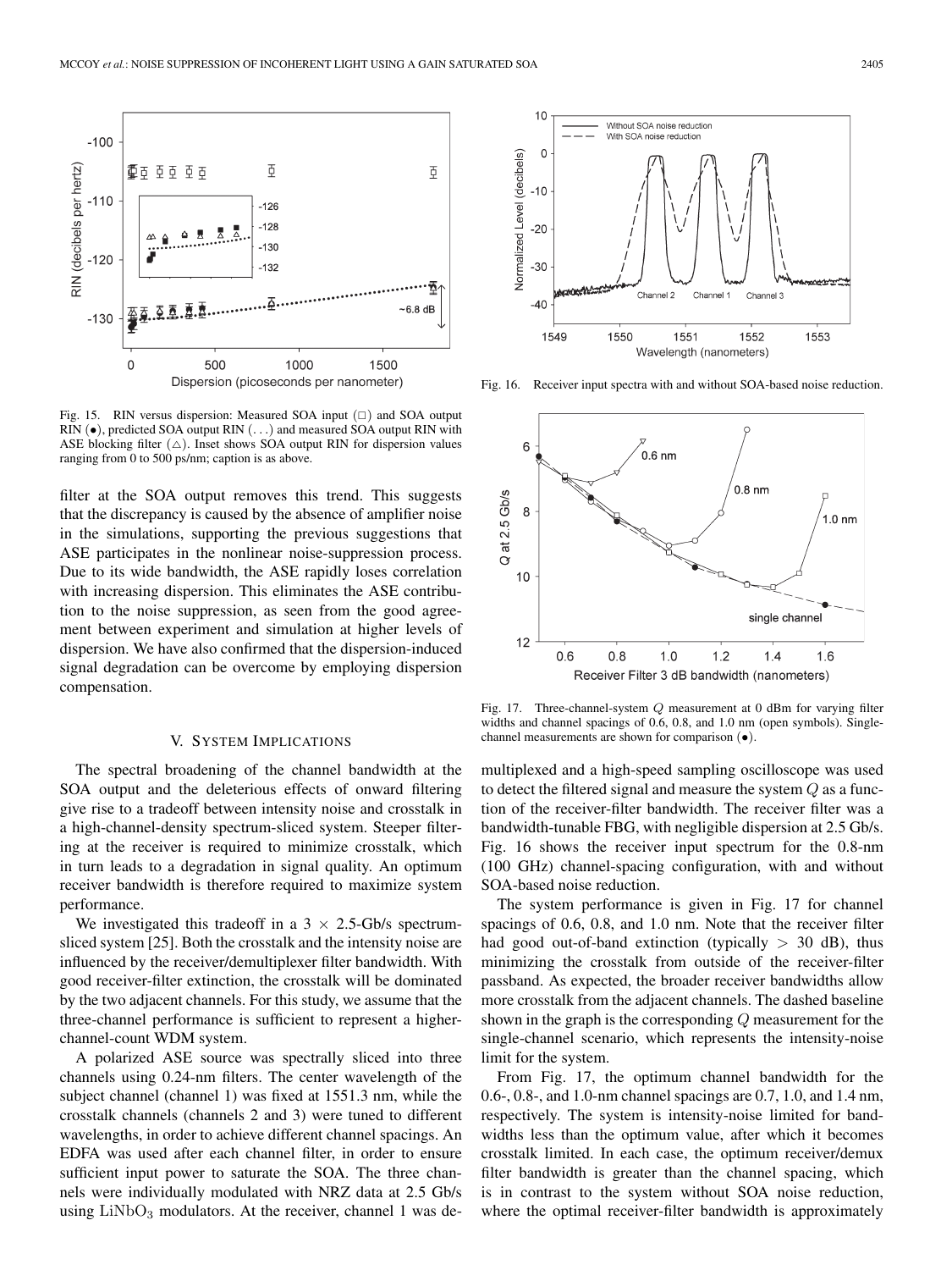

Fig. 18. RIN at receiver-filter output, as a function of frequency offset between the 0.24-nm input spectrum slice and a 0.24-nm receiver filter (same shape as slicing filter).

half the channel spacing [26]. In systems using SOA-based noise suppression, receiver filtering results in a more dramatic increase in intensity noise in comparison with the thermal light case. This results in the optimum receiver bandwidth being shifted toward a higher level of adjacent-channel overlap. This study clearly demonstrates the need to consider the effects of channel and receiver filter shape/width in the design of highchannel-count spectrum-sliced systems employing SOA-based noise reduction.

## VI. IMPROVING POST-SOA–FILTERED SIGNAL QUALITY

In view of the preceding results, we next discuss techniques to overcome the post-SOA filtering effects and improve the signal quality at the receiver. The following investigations use the SOA in deep saturation as outlined in Section II. Operating the SOA at lower saturation levels can reduce spectral broadening, lessening the effects of optical filtering at the receiver. However, this will also be accompanied by reduced noise suppression and increased ASE at the SOA output, yielding little, if any, overall benefit for a multichannel system with reasonable receiver-filter widths. In this section, we focus on techniques that provide improved signal quality, given that the SOA is optimized for best noise suppression.

## *A. Red-Shift Compensation*

One simple technique that makes a noticeable improvement in signal RIN is detuning of the receiver filter to align with the shifted peak of the SOA output. As discussed previously, a red shift in the peak wavelength occurs as the light travels through the saturated amplifier. By positioning the post-SOA receiver filter to account for this frequency shift relative to the input spectrum slice, we observed a noticeable improvement in signal quality. Fig. 18 shows the RIN after receiver filtering as a function of the frequency offset between the 0.24-nm input spectrum slice and the receiver filter. The lowest RIN is obtained when the receiver filter is aligned  $\sim 10$  GHz (0.08 nm) below the center frequency of the input spectrum slice. The observed RIN improvement is due to the decrease in filtering of the high-intensity spectral components present in the SOA output light.



Fig. 19. Simulation results for varying  $\alpha$ : Unfiltered SOA output RIN, RIN at filter output (0.24- and 0.5-nm filters), and spectral broadening (ratio of SOA output 10-dB bandwidth to SOA input 10-dB bandwidth).

#### *B. SOA Design Optimizations*

*1) Linewidth-Enhancement Factor:* We have also used the numerical model to investigate potential improvement in received signal quality by optimized SOA design. The phase modulation and FWM processes within the SOA are governed by the device linewidth-enhancement factor  $\alpha$  [18], [27]. As these effects are responsible for the observed spectral distortion, we used simulations to assess the impact of  $\alpha$  on the post-SOA filtered signal. Using a 0.24-nm input spectrum slice, we calculate the RIN as a function of  $\alpha$ , directly after the SOA, and at the output of the receiver filter. Simulation results are shown in Fig. 19 for post-SOA receiver filters (aligned to input slice) of 0.24- and 0.5-nm bandwidths.

As expected [19], the noise suppression directly after the SOA (shown by the dotted curve in Fig. 19) is not affected by  $\alpha$ . However,  $\alpha$  clearly has a strong effect on the post-SOA-filtered signal quality. Typical bulk SOAs have linewidth-enhancement factors between 3 and 8 ( $\alpha = 5$  was used as a best fit to our experimental data). Reducing the linewidth-enhancement factor of semiconductor laser diodes is a subject of ongoing research, and advances in this area have shown that  $\alpha$  can be reduced by optimizing the design of the device. Particularly, optimized quantum-well and quantum-dot structures have been shown to yield lower linewidth-enhancement factors [28], [29]. By reducing  $\alpha$  in our simulations, we obtain a maximum RIN improvement of 11.5 dB over our experimental values for the 0.24-nm filter and a 9-dB improvement with the 0.5-nm filter. The spectral broadening at the SOA output is also shown relative to the input slice bandwidth, illustrating the significant influence of the SOA linewidth-enhancement factor on spectral efficiency. As  $\alpha$  is reduced, the spectral broadening due to phase-modulation-induced chirp decreases, as does the FWM. This reduces the impact of post-SOA filtering, resulting in improved RIN. For  $\alpha = 0$ , slight broadening occurs in the tails of the spectrum [20], due to remaining FWM contributions. These simulation results clearly show that the post-SOAfiltered signal quality can be improved significantly by reducing the linewidth-enhancement factor.

*2) Length:* In Section II, we discussed the use of multistage SOAs for improved noise suppression. Similar benefits are possible by increasing the length of the single-stage device.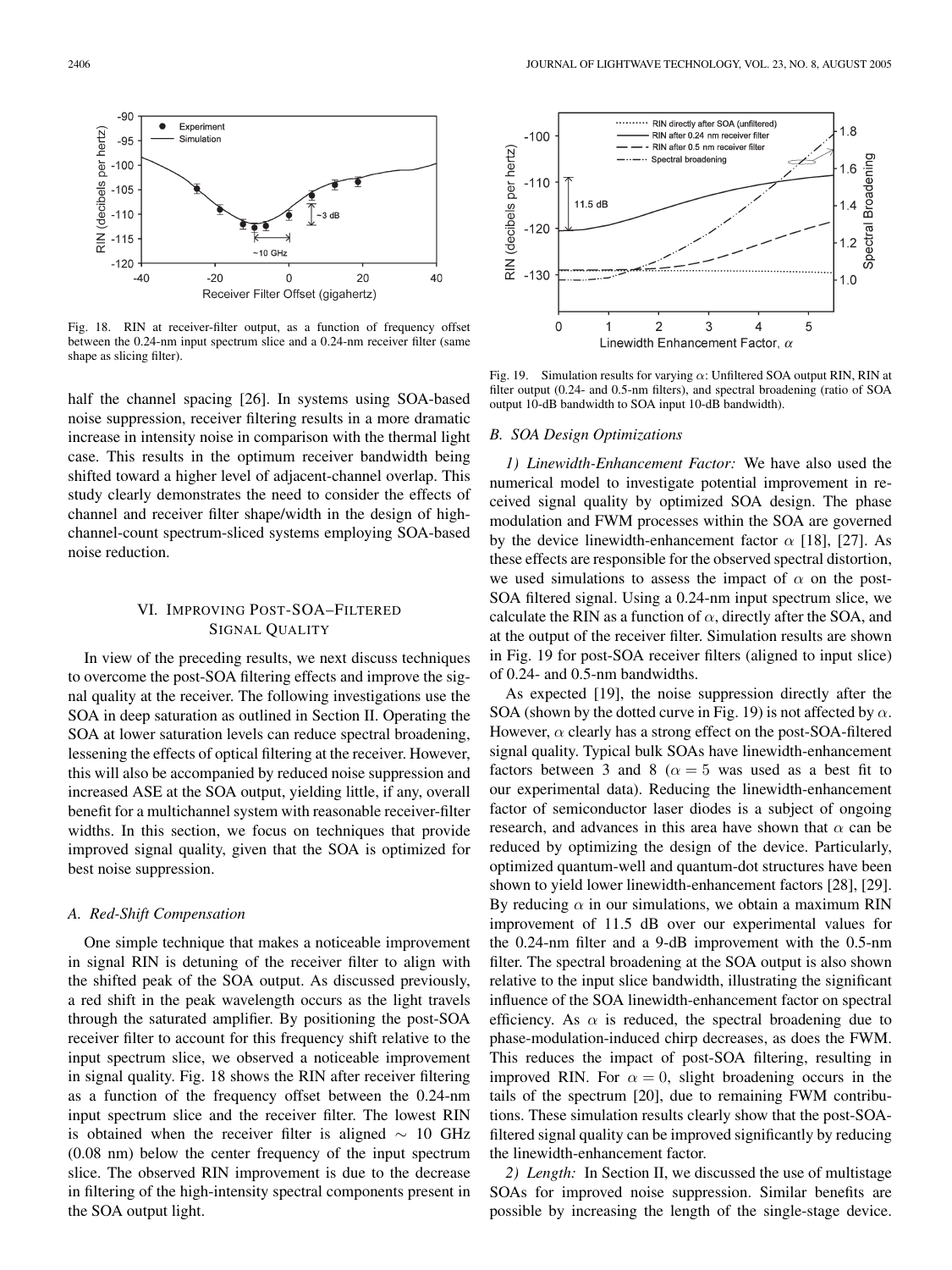

Fig. 20. Simulation results for varying device length L: Unfiltered SOA output RIN (dots), RIN at filter output [1.3- (long dashes), 0.8- (dash-dots), 0.5- (short dashes), and 0.24-nm filters (solid)], and spectral broadening (ratio of SOA output 10-dB bandwidth to SOA input 10-dB bandwidth, given by gray curve). Device current per unit length was held fixed.

We examined this using simulations, where we calculated the RIN as a function of SOA length for different receiver-filter bandwidths (Fig. 20).

Optimizations of device parameters (e.g., gain, area) to allow for superior noise suppression was also discussed briefly in [15]. However, better noise suppression at the SOA output does not necessarily result in improved post-SOA-filtered signal quality, and this should be considered when optimizing device parameters. For example, from Fig. 20, we see that as the length  $L$  increases, the broadening significantly increases (shown by the dash-dot-dot line), while also providing higher noise-suppression benefit at the SOA output (dotted line). Consequently, there is an optimum device length at the point where the increased suppression benefits balance the post-filtering effects. For the 0.24-nm receiver filter, the filtering effects dominate and the received signal quality does not improve with increased device length.

Similar results are obtained in simulations when varying the device gain. Note that decreasing  $\alpha$  in the design will reduce the impact of post-SOA filtering, allowing RIN improvement with increasing device length (or gain).

## VII. SOA FOR NOISE SUPPRESSION AND MODULATION

One of the benefits of using an SOA in a spectrum-sliced system is that it can be used both as amplifier and modulator, resulting in cost savings for access applications. Previous studies [9] have demonstrated the feasibility of this approach by using a saturated SOA to modulate a 0.6-nm spectrum slice at 600 Mb/s, yielding a lower error floor than an EOM without noise suppression. However, to the authors' knowledge, the noise suppression offered by a modulated SOA has not been previously compared with the noise performance in CW operation.

We have characterized the received signal quality when the SOA is used for simultaneous modulation and noise reduction. This is compared with the performance of the SOA/EOM combination, in order to assess the penalty, if any, imposed on the noise-suppression performance by modulating the SOA.



Fig. 21. System Q at 155 Mb/s as a function of the received power for the saturated SOA modulator (black dash) and the saturated SOA/EOM (solid line). Detector bandwidth is 2.85 GHz.

A commercial diode driver was used to modulate the drive current of the (JDS) SOA, and Q measurements were performed at 155 Mb/s using a sampling oscilloscope and a 2.85-GHz receiver module. The 0.24-nm spectrum slice shown in Fig. 7(a) was used as the SOA input.

As seen in Fig. 21, the modulated SOA gives slightly better performance than the SOA/EOM combination. By comparison, the Q for the system with no SOA is  $\sim$  2.5. The slight noise disadvantage of the EOM is attributed to the polarization sensitivity of the external modulator, which degrades the noise suppression of the SOA by blocking the orthogonally polarized components of the ASE. This effect is visible in the inset of Fig. 21, where the ASE level of the EOM output is  $\sim$  3 dB lower than that of the SOA output.

However, using an optimized receiver with added electrical filtering will improve the received signal quality, giving advantage to the higher extinction ratio of the EOM (The extinction ratio of the EOM used in this experiment is  $\sim$  3 dB greater than that of the SOA). The  $LiNbO<sub>3</sub>$  modulator is also expected to provide better performance than the SOA at bit rates exceeding several gigahertz, due to the limited switching time of the amplifier. Nevertheless, in cost-sensitive lower-bit-rate applications such as PONs, the saturated SOA modulator is an attractive choice.

## VIII. CONCLUSION

This paper presents a comprehensive study of the ramifications of incorporating a saturated semiconductor optical amplifier (SOA) at the transmitter for intensity-noise suppression of incoherent light. We have seen that the suppression benefit provided by the SOA can be compromised by spectral broadening and subsequent optical filtering. Correlation characterizations performed on the intensity-smoothed light show strong anticorrelations between the intensity fluctuations of the constituent spectral components. The observed increase in noise due to filtering originates from the loss of these intensity correlations when the SOA output spectrum is altered. Any occurrence that affects these correlations, such as dispersion or polarization, can also lead to signal degradation.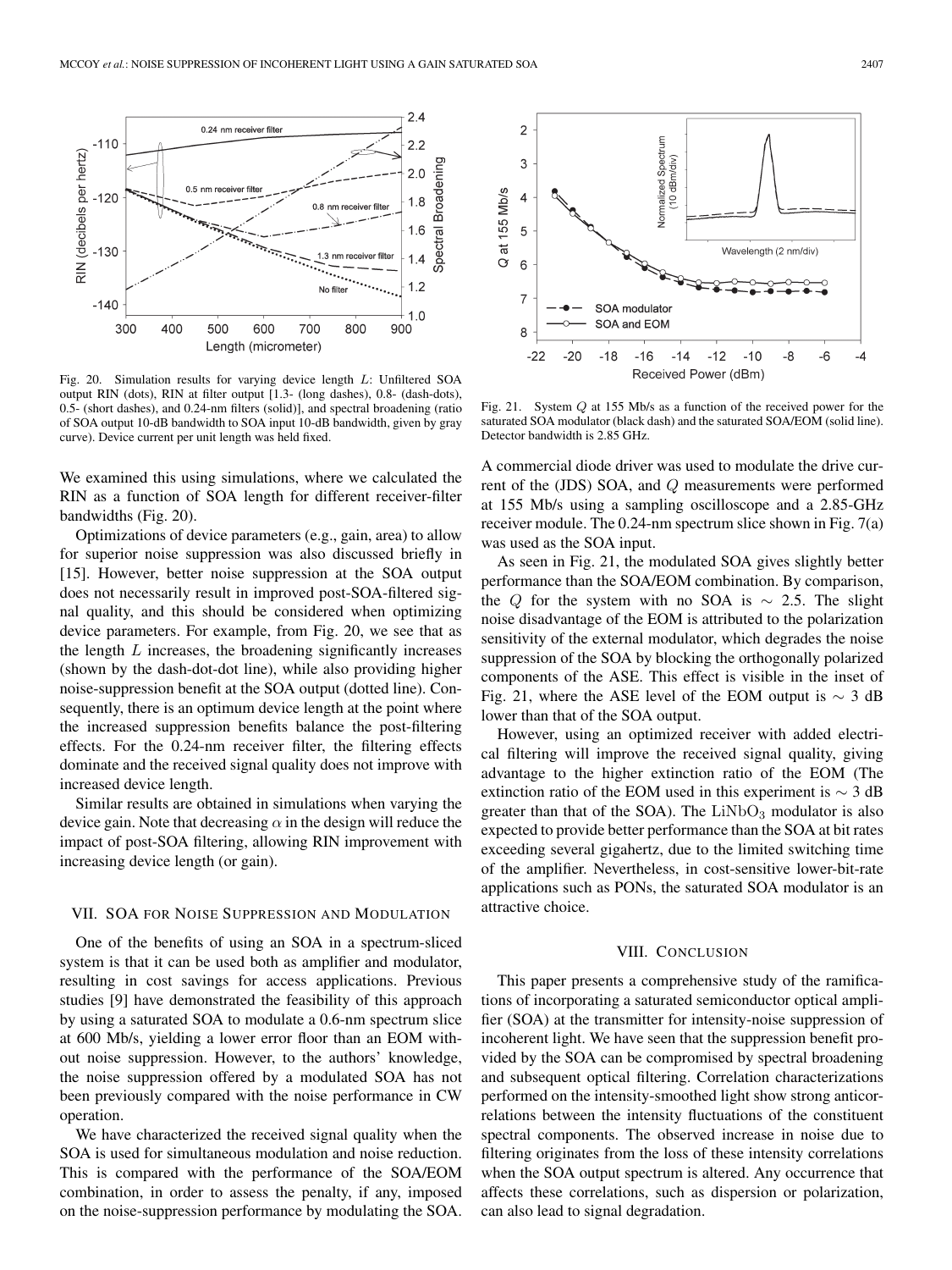We show that the spectral-filtering effects can be overcome by system and device-design optimizations. In particular, significant improvement in signal quality can be achieved by decreasing the device linewidth-enhancement factor  $\alpha$  while maintaining a high level of gain compression. This would ensure excellent noise suppression, while minimizing the spectral broadening. It is worth noting that recent progress in the development of quantum-dot SOAs shows potential in achieving these requirements [30].

We have also used the saturated SOA as a modulator and observed no penalty to the noise-suppression process. Further cost savings can be achieved by integrating multiple channels using a single-chip SOA array [9] for downstream-link deployment. The simplicity and effectiveness of using the SOA for simultaneous noise suppression, modulation, and amplification, renders it an attractive choice for cost-sensitive spectrum slicing applications.

#### **REFERENCES**

- [1] D. W. Faulkner and Y. Maeda, "PON systems standards developments in FSAN and ITU-T," in *Proc. Eur. Conf. Optical Communications (ECOC)*, Rimini, Italy, 2003, pp. 20–23, paper Mo3.1.4.
- [2] K. Akimoto, J. Kani, M. Teshima, and K. Iwatsuki, "Super-dense WDM transmission of spectrum-sliced incoherent light for wide-area access network," *J. Lightw. Technol.*, vol. 21, no. 11, pp. 2715–2721, Nov. 2003.
- [3] J. S. Lee, Y. C. Chung, and D. J. DiGiovanni, "Spectrum-sliced fiber amplifier light source for multichannel WDM applications," *IEEE Photon. Technol. Lett.*, vol. 5, no. 12, pp. 1458–1461, Dec. 1993.
- [4] G. J. Pendock and D. D. Sampson, "Transmission performance of high bit rate spectrum-sliced WDM systems," *J. Lightw. Technol.*, vol. 14, no. 10, pp. 2141–2148, Oct. 1996.
- [5] A. J. Keating and D. D. Sampson, "Reduction of excess intensity noise in spectrum-sliced incoherent light for WDM applications," *J. Lightw. Technol.*, vol. 15, no. 1, pp. 53–61, Jan. 1997.
- [6] J. H. Han, J. W. Ko, J. S. Lee, and S. Y. Shin, "0.1-nm narrow bandwidth transmission of a 2.5 Gb/s spectrum-sliced incoherent light channel using an all-optical bandwidth expansion technique at the receiver," *IEEE Photon. Technol. Lett.*, vol. 10, no. 10, pp. 1501–1503, Oct. 1998.
- [7] F. Koyama, "High power superluminescent diodes for multi-wavelength light source," in *IEEE Lasers and Electro-Optics Society (LEOS) Annu. Meeting*, San Francisco, CA, 1999, pp. 333–334, paper TuY2.
- [8] S.-J. Kim, J.-H. Han, J.-S. Lee, and C.-S. Park, "Intensity noise suppression in spectrum-sliced incoherent light communication systems using a gain saturated semiconductor optical amplifier," *IEEE Photon. Technol. Lett.*, vol. 11, no. 8, pp. 1042–1044, Nov. 1999.
- [9] F. Koyama, T. Yamatoya, and K. Iga, "Highly gain-saturated GaInAsP/InP SOA modulator for incoherent spectrum-sliced light source," in *Proc. Conf. Indium Phosphide and Related Materials*, Williamsburg, VA, 2000, pp. 439–442.
- [10] P. Healey *et al.*, "Spectral slicing WDM-PON using wavelength-seeded reflective SOAs," *Electron. Lett.*, vol. 37, no. 19, pp. 1181–1182, 2001.
- [11] A. D. McCoy, B. C. Thomsen, M. Ibsen, and D. J. Richardson, "Experimental study on receiver filtering effects in a spectrum-sliced incoherent light WDM system using SOA based noise reduction," in *Proc. Eur. Conf. Optical Communications (ECOC)*, Rimini, Italy, 2003, pp. 866– 867, paper We4P155.
- [12] H. Hodara, "Statistics of thermal and laser radiation," *IEEE Proc.*, vol. 53, no. 7, pp. 696–704, 1965.
- [13] P. R. Morkel, R. I. Laming, and D. N. Payne, "Noise characteristics of high-power doped-fibre superluminescent sources," *Electron. Lett.*, vol. 26, no. 2, pp. 96–98, 1990.
- [14] H. S. Kim, R. P. H. Haaksman, T. P. Newson, and D. J. Richardson, "Noise properties and phase resolution of interferometer systems interrogated by narrowband fiber ASE sources," *J. Lightw. Technol.*, vol. 17, no. 11, pp. 2327–2335, Nov. 1999.
- [15] M. Zhao, G. Morthier, and R. Baets, "Analysis and optimization of intensity noise reduction in spectrum-sliced WDM systems using a saturated

semiconductor optical amplifier," *IEEE Photon. Technol. Lett.*, vol. 14, no. 3, pp. 390–392, Mar. 2002.

- [16] M. Shtaif and G. Eisenstein, "Noise properties of nonlinear semiconductor optical amplifiers," *Opt. Lett.*, vol. 21, no. 22, pp. 1851–1853, 1996.
- [17] S.-J. Kim, J.-H. Han, J.-S. Lee, and C.-S. Park, "Suppression of intensity noise in 10 Gb/s spectrum-sliced incoherent light channel using gain saturated semiconductor optical amplifiers," *Electron. Lett.*, vol. 35, no. 14, pp. 1000–1001, 1999.
- [18] G. V. Agrawal and N. A. Olsson, "Self-phase modulation and spectral broadening of optical pulses in semiconductor laser amplifiers," *IEEE J. Quantum Electron.*, vol. 25, no. 11, pp. 2297–2306, Nov. 1989.
- [19] M. Munroe, J. Cooper, and M. G. Raymer, "Spectral broadening of stochastic light intensity-smoothed by a saturated semiconductor optical amplifier," *IEEE J. Quantum Electron.*, vol. 34, no. 3, pp. 548–551, Mar. 1998.
- [20] A. D. McCoy, P. Horak, B. C. Thomsen, M. Ibsen, and D. J. Richardson, "Improving signal quality in a spectrum-sliced WDM system using SOAbased noise reduction,"*IEEE Photon. Technol. Lett.*, vol. 17, no. 1, pp. 241–243, Jan. 2005.
- [21] A. Bilenca and G. Eisenstein, "Statistical noise properties of an optical pulse propagating in a nonlinear semiconductor optical amplifier," *IEEE J. Quantum Electron.*, vol. 41, no. 1, pp. 36–44, Jan. 2005.
- [22] M. Shtaif and G. Eisenstein, "Experimental study of the statistical properties of nonlinearly amplified signals in semiconductor optical amplifiers," *IEEE Photon. Technol. Lett.*, vol. 9, no. 7, pp. 904–906, Jul. 1997.
- [23] A. Papoulis, *Probability, Random Variables, and Stochastic Processes*, 3rd ed. New York: McGraw-Hill, 1991.
- [24] L. Kazovsky and S. Benedetto, *Optical Fiber Communication Systems*. Norwood, MA: Artech House, 1996.
- [25] A. D. McCoy, B. C. Thomsen, M. Ibsen, and D. J. Richardson, "Filtering effects in a spectrum-sliced WDM system using SOA based noise reduction," *IEEE Photon. Technol. Lett.*, vol. 16, no. 2, pp. 680–682, Feb. 2004.
- [26] K. Akimoto, J. Kani, M. Teshima, and K. Iwatsuki, "Spectrum-sliced 25-GHz spaced, 155 Mbps × 32 channel WDM access," in *Proc. Conf. Lasers and Electro-Optics (CLEO)*, Baltimore, MD, 2001, pp. II-556–II-557.
- [27] S. Diez, C. Schmidt, R. Ludwig, H. G. Weber, K. Obermann, S. Kindt, I. Koltchanov, and K. Petermann, "Four-wave mixing in semiconductor optical amplifiers for frequency conversion and fast optical switching," *IEEE J. Quantum Electron.*, vol. 3, no. 5, pp. 1131–1145, May 1997.
- [28] M. P. Mullane and J. G. McInerney, "Sensitivity of the linewidth enhancement factor to structure and threshold level in strained semiconductor lasers," in *Proc. Conf. Lasers and Electro-Optics (CLEO)*, San Francisco, CA, 2000, pp. 180–181, paper CTuA60.
- [29] J. Stohs, D. J. Bossert, D. J. Gallant, and S. R. J. Brueck, "Gain, refractive index change, and linewidth enhancement factor in broad-area GaAs and InGaAs quantum-well lasers," *IEEE J. Quantum Electron.*, vol. 37, no. 11, pp. 1449–1459, Nov. 2001.
- [30] T. W. Berg and J. Mørk, "Ultrafast optical signal processing using semiconductor quantum dot amplifiers," in *IEEE Lasers and Electro-Optics Society (LEOS) Annu. Meeting*, Glasgow, Scotland, 2002, pp. 321–322, paper TuZ2.



**Anoma D. McCoy** (S'02–M'04) received the B.S. degree in electrical engineering from Grove City College, Grove City, PA, and the M.S. degree in electrical engineering from Purdue University, West Lafayette, IN. She is currently working toward the Ph.D. degree at the Optoelectronics Research Centre, University of Southampton, U.K.

She then went on to join the test and measurement division of Hewlett-Packard (now Agilent Technologies) as a Systems Design Engineer, where shefocused on designing test systems for fiber-optic

communications. Her interests include low-cost optical sources and techniques for Metro/LAN applications, source-noise reduction techniques, and semiconductor optical amplifiers and their nonlinear applications.